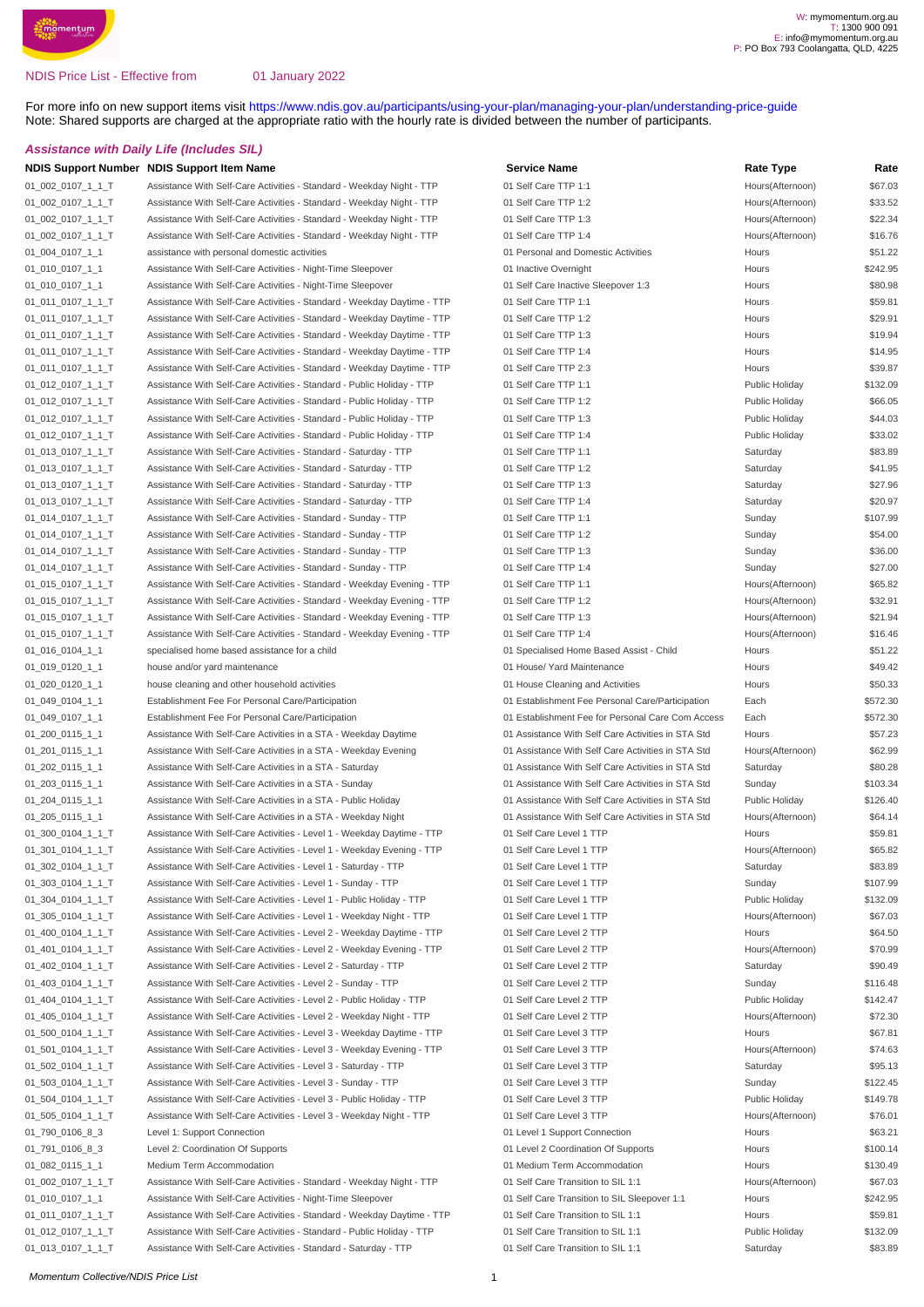

| 01_014_0107_1_1_T | Assistance With Self-Care Activities - Standard - Sunday - TTP                | 01 Self Care Transition to SIL 1:1         | Sunday           | \$107.99  |
|-------------------|-------------------------------------------------------------------------------|--------------------------------------------|------------------|-----------|
| 01_015_0107_1_1_T | Assistance With Self-Care Activities - Standard - Weekday Evening - TTP       | 01 Self Care Transition to SIL 1:1         | Hours(Afternoon) | \$65.82   |
| 01 801 0115 1 1   | Assistance in Supported independent Living - Standard - Weekday Daytime       | 01 SIL Standard 1:1                        | Hours            | \$57.30   |
| 01_802_0115_1_1   | Assistance in Supported independent Living - Standard - Weekday Evening       | 01 SIL Standard 1:1                        | Hours(Afternoon) | \$63.07   |
| 01_803_0115_1_1   | Assistance in Supported independent Living - Standard - Weekday Night         | 01 SIL Standard 1:1                        | Hours(Afternoon) | \$64.23   |
| 01 804 0115 1 1   | Assistance in Supported independent Living - Standard - Saturday              | 01 SIL Standard 1:1                        | Saturday         | \$80.39   |
| 01 805 0115 1 1   | Assistance in Supported independent Living - Standard - Sunday                | 01 SIL Standard 1:1                        | Sunday           | \$103.48  |
| 01 806 0115 1 1   | Assistance in Supported independent Living - Standard - Public Holiday        | 01 SIL Standard 1:1                        | Public Holiday   | \$126.56  |
| 01_811_0115_1_1   | Assistance in Supported Independent Living - High Intensity -WeekdayDaytime   | 01 SIL High Intensity 1:1                  | Hours            | \$62.01   |
| 01 812 0115 1 1   | Assistance in Supported Independent Living - High Intensity - Weekday Evening | 01 SIL High Intensity 1:1                  | Hours(Afternoon) | \$68.25   |
| 01 813 0115 1 1   | Assistance in Supported Independent Living - High Intensity - Weekday Night   | 01 SIL High Intensity 1:1                  | Hours(Afternoon) | \$69.50   |
| 01 814 0115 1 1   | Assistance in Supported Independent Living - High Intensity - Saturday        | 01 SIL High Intensity 1:1                  | Saturday         | \$86.99   |
| 01_815_0115_1_1   | Assistance in Supported Independent Living - High Intensity - Sunday          | 01 SIL High Intensity 1:1                  | Sunday           | \$111.98  |
| 01_816_0115_1_1   | Assistance in Supported Independent Living - High Intensity -PublicHoliday    | 01 SIL High Intensity 1:1                  | Public Holiday   | \$136.96  |
| 01 832 0115 1 1   | Assistance in Supported Independent Living - Night-Time Sleepover             | 01 SIL Sleepover 1:1                       | Each             | \$243.22  |
| 01 832 0115 1 1   | Assistance in Supported Independent Living - Night-Time Sleepover             | 01 SIL Sleepover 1:1                       | Each             | \$243.22  |
| 01_045_0115_1_1   | Short Term Accommodation And Assistance - 1:4 - Weekday                       | 01 STA and Assistance (inc Respite) FD 1:4 | Daily            | \$582.93  |
| 01_051_0115_1_1   | Short Term Accommodation And Assistance - 1:4 - Saturday                      | 01 STA and Assistance (inc Respite) FD 1:4 | Daily            | \$705.35  |
| 01 052 0115 1 1   | Short Term Accommodation And Assistance - 1:4 - Sunday                        | 01 STA and Assistance (inc Respite) FD 1:4 | Daily            | \$855.29  |
| 01_053_0115_1_1   | STA And Assistance (Inc. Respite) - 1:4 - Public Holiday                      | 01 STA and Assistance (inc Respite) FD 1:4 | Daily            | \$1005.17 |
| 01 054 0115 1 1   | Short Term Accommodation And Assistance - 1:2 - Weekday                       | 01 STA and Assistance (inc Respite) FD 1:2 | Daily            | \$982.45  |
| 01 055 0115 1 1   | Short Term Accommodation And Assistance - 1:2 - Saturday                      | 01 STA and Assistance (inc Respite) FD 1:2 | Daily            | \$1227.29 |
| 01 056 0115 1 1   | Short Term Accommodation And Assistance - 1:2 - Sunday                        | 01 STA and Assistance (inc Respite) FD 1:2 | Daily            | \$1527.17 |
| 01 057 0115 1 1   | STA And Assistance (Inc. Respite) - 1:2 - Public Holiday                      | 01 STA and Assistance (inc Respite) FD 1:2 | Daily            | \$1826.93 |
| 01 058 0115 1 1   | Short Term Accommodation And Assistance - 1:1 - Weekday                       | 01 STA and Assistance (inc Respite) FD 1:1 | Daily            | \$1781.49 |
| 01_059_0115_1_1   | Short Term Accommodation And Assistance - 1:1 - Saturday                      | 01 STA and Assistance (inc Respite) FD 1:1 | Daily            | \$2271.17 |
| 01 060 0115 1 1   | Short Term Accommodation And Assistance - 1:1 - Sunday                        | 01 STA and Assistance (inc Respite) FD 1:1 | Daily            | \$2870.93 |
| 01 061 0115 1 1   | Short Term Accommodation And Assistance - 1:1 - Public Holiday                | 01 STA and Assistance (inc Respite) FD 1:1 | Daily            | \$3470.45 |
| 01 062 0115 1 1   | Short Term Accommodation And Assistance - 1:3 - Weekday                       | 01 STA and Assistance (inc Respite) FD 1:3 | Daily            | \$716.10  |
| 01_063_0115_1_1   | Short Term Accommodation And Assistance - 1:3 - Saturday                      | 01 STA and Assistance (inc Respite) FD 1:3 | Daily            | \$879.33  |
| 01_064_0115_1_1   | Short Term Accommodation And Assistance - 1:3 - Sunday                        | 01 STA and Assistance (inc Respite) FD 1:3 | Daily            | \$1079.25 |
| 01 065 0115 1 1   | STA And Assistance (Inc. Respite) - 1:3 - Public Holiday                      | 01 STA and Assistance (inc Respite) FD 1:3 | Daily            | \$1279.09 |

#### **Assistance with Social, Economic and Community Participation**

#### **NDIS Support Number NDIS Support Item Name Service Name Service Name Service Name Rate** Type

| 04_049_0104_1_1   | Establishment Fee For Personal Care/Participation                           |
|-------------------|-----------------------------------------------------------------------------|
| 04_049_0125_1_1   | Establishment Fee For Personal Care/Participation                           |
| 04_049_0133_5_1   | Establishment Fee For Personal Care/Participation                           |
| 04_049_0136_1_1   | Establishment Fee For Personal Care/Participation                           |
| 04 102 0125 6 1 T | Access Community Social And Rec Activities - Public Holiday - TTP           |
| 04 102 0136 6 1 T | Group Activities - Standard - Weekday Daytime - TTP                         |
| 04 102 0136 6 1 T | Group Activities - Standard - Weekday Daytime - TTP                         |
| 04_103_0125_6_1_T | Access Community Social And Rec Activities - Standard - Weekday Evening-TTP |
| 04_103_0136_6_1_T | Group Activities - Standard - Weekday Evening - TTP                         |
| 04_104_0125_6_1_T | Access Community Social And Rec Activities - Weekday Daytime - TTP          |
| 04_104_0136_6_1_T | Group Activities - Standard - Saturday - TTP                                |
| 04_105_0125_6_1_T | Access Community Social And Rec Activities - Standard - Saturday - TTP      |
| 04_105_0136_6_1_T | Group Activities - Standard - Sunday - TTP                                  |
| 04_106_0125_6_1_T | Access Community Social And Rec Activities - Standard - Sunday - TTP        |
| 04_106_0136_6_1_T | Group Activities - Standard - Public Holiday - TTP                          |
| 04_111_0136_6_1_T | Group Activities In The Community - 1:2 - Standard - Weekday Daytime-TTP    |
| 04_112_0136_6_1_T | Group Activities In The Community - 1:2 - Standard - Saturday - TTP         |
| 04 113 0136 6 1 T | Group Activities In The Community - 1:2 - Standard - Sunday - TTP           |
| 04_114_0136_6_1_T | Group Activities In The Community - 1:2 - Standard - Weekday Afternoon-TTP  |
| 04 116 0104 6 1 T | Group Activities In The Community - 1:2 - Complex - Weekday Daytime -TTP    |
| 04_117_0104_6_1_T | Group Activities In The Community - 1:2 - Complex - Saturday - TTP          |
| 04_118_0104_6_1_T | Group Activities In The Community - 1:2 - Complex - Sunday - TTP            |
| 04_119_0104_6_1_T | Group Activities In The Community - 1:2 - Complex - Weekday Afternoon-TTP   |
| 04_120_0136_6_1_T | Group Activities In The Community - 1:3 - Standard - Weekday Daytime-TTP    |
| 04_121_0136_6_1_T | Group Activities In The Community - 1:3 - Standard - Saturday - TTP         |
| 04_122_0136_6_1_T | Group Activities In The Community - 1:3 - Standard - Sunday - TTP           |
| 04_123_0136_6_1_T | Group Activities In The Community - 1:3 - Standard - Weekday Afternoon-TTP  |
| 04_124_0104_6_1_T | Group Activities In The Community - 1:3 - Complex - Weekday Daytime -TTP    |
| 04_125_0104_6_1_T | Group Activities In The Community - 1:3 - Complex - Saturday - TTP          |
| 04_126_0104_6_1_T | Group Activities In The Community - 1:3 - Complex - Sunday - TTP            |
| 04_127_0104_6_1_T | Group Activities In The Community - 1:3 - Complex - Weekday Afternoon-TTP   |
| 04_128_0136_6_1_T | Group Activities In The Community - 1:2 - Standard - Public Holiday -TTP    |
| 04_129_0136_6_1_T | Group Activities In The Community - 1:3 - Standard - Public Holiday -TTP    |
| 04_130_0104_6_1_T | Group Activities In The Community - 1:2 - Complex - Public Holiday - TTP    |
| 04_131_0104_6_1_T | Group Activities In The Community - 1:3 - Complex - Public Holiday - TTP    |
| 04_136_0136_6_1_T | Group Activities In The Community - 1:4 - Standard - Weekday Daytime-TTP    |
| 04_137_0136_6_1_T | Group Activities In The Community - 1:4 - Standard - Weekday Afternoon-TTP  |

| 01 Self Care Transition to SIL 1:1         | Sunday           | \$107.99  |
|--------------------------------------------|------------------|-----------|
| 01 Self Care Transition to SIL 1:1         | Hours(Afternoon) | \$65.82   |
| 01 SIL Standard 1:1                        | Hours            | \$57.30   |
| 01 SIL Standard 1:1                        | Hours(Afternoon) | \$63.07   |
| 01 SIL Standard 1:1                        | Hours(Afternoon) | \$64.23   |
| 01 SIL Standard 1:1                        | Saturday         | \$80.39   |
| 01 SIL Standard 1:1                        | Sunday           | \$103.48  |
| 01 SIL Standard 1:1                        | Public Holiday   | \$126.56  |
| 01 SIL High Intensity 1:1                  | Hours            | \$62.01   |
| 01 SIL High Intensity 1:1                  | Hours(Afternoon) | \$68.25   |
| 01 SIL High Intensity 1:1                  | Hours(Afternoon) | \$69.50   |
| 01 SIL High Intensity 1:1                  | Saturday         | \$86.99   |
| 01 SIL High Intensity 1:1                  | Sunday           | \$111.98  |
| 01 SIL High Intensity 1:1                  | Public Holiday   | \$136.96  |
| 01 SIL Sleepover 1:1                       | Each             | \$243.22  |
| 01 SIL Sleepover 1:1                       | Each             | \$243.22  |
| 01 STA and Assistance (inc Respite) FD 1:4 | Daily            | \$582.93  |
| 01 STA and Assistance (inc Respite) FD 1:4 | Daily            | \$705.35  |
| 01 STA and Assistance (inc Respite) FD 1:4 | Daily            | \$855.29  |
| 01 STA and Assistance (inc Respite) FD 1:4 | Daily            | \$1005.17 |
| 01 STA and Assistance (inc Respite) FD 1:2 | Daily            | \$982.45  |
| 01 STA and Assistance (inc Respite) FD 1:2 | Daily            | \$1227.29 |
| 01 STA and Assistance (inc Respite) FD 1:2 | Daily            | \$1527.17 |
| 01 STA and Assistance (inc Respite) FD 1:2 | Daily            | \$1826.93 |
| 01 STA and Assistance (inc Respite) FD 1:1 | Daily            | \$1781.49 |
| 01 STA and Assistance (inc Respite) FD 1:1 | Daily            | \$2271.17 |
| 01 STA and Assistance (inc Respite) FD 1:1 | Daily            | \$2870.93 |
| 01 STA and Assistance (inc Respite) FD 1:1 | Daily            | \$3470.45 |
| 01 STA and Assistance (inc Respite) FD 1:3 | Daily            | \$716.10  |
| 01 STA and Assistance (inc Respite) FD 1:3 | Daily            | \$879.33  |
| 01 STA and Assistance (inc Respite) FD 1:3 | Daily            | \$1079.25 |
| 01 STA and Assistance (inc Respite) FD 1:3 | Daily            | \$1279.09 |

04 Estab Fee Personal Care/Participation - High Fee Personal Care/Participation - High 04 Estab Fee Personal Care/Participation - Com Each Ber 04 Estab Fee Personal Care/Participation - Employ E 04 Estab Fee Personal Care/Participation - Group E 04 Individual Soc & Com Access TTP 04 Group Activities Standard Weekday Daytime TTP H 04 Group In A Centre 1:3 Standard Weekday POS Hours 04 Individual Soc & Com Access TTP 04 Group Activities Standard Weekday Evening TTP 04 Individual Soc & Com Access TTP 04 Group Activities Standard Saturday TTP 04 Individual Soc & Com Access TTP 04 Group Activities Standard Sunday TTP 3106 04\_106\_0125\_6\_1\_T Access Community Social And Rec Activities - Standard - Sunday - TTP 04 Individual Soc & Com Access TTP Sunday \$107.99 04 Group Activities Standard Public Holiday TTP 04 GRP Act in the Com 1:2 TTP 04 GRP Act in the Com 1:2 TTP 04 GRP Act in the Com 1:2 TTP 04 GRP Act in the Com 1:2 TTP 04 GRP Act in the Com 1:2 CPX TTP 04 GRP Act in the Com 1:2 CPX TTP 04 GRP Act in the Com 1:2 CPX TTP 04 GRP Act in the Com 1:2 CPX TTP 04 GRP Act in the Com 1:3 TTP 04 GRP Act in the Com 1:3 TTP 04 GRP Act in the Com 1:3 TTP 04 GRP Act in the Com 1:3 TTP 04 GRP Act in the Com 1:3 CPX TTP 04 GRP Act in the Com 1:3 CPX TTP 32.4 GRP Act in the Com 1:3 CPX TTP 37.45 04 GRP Act in the Com 1:3 CPX TTP 34 GRP Act in the Com 1:3 CPX TTP 32.21 04 GRP Act in the Com 1:3 CPX TTP **Fig. - Weekly Afternoon-T** 04 GRP Act in the Com 1:2 TTP 04 GRP Act in the Com 1:3 TTP 6 GRP Act in the Com 1:3 TTP 94 GRP Act in the Com 1:3 TTP 94.67 04 GRP Act in the Com 1:2 CPX TTP F 04 GRP Act in the Com 1:3 CPX TTP FUGREE - Public Holiday - Public Holiday - Public Holiday - Public Holiday B 04 GRP Act in the Com 1:4 TTP 10016 - New York - Week 04 GRP Act in the Com 1:4 TTP

| रेate Type       | Rate     |
|------------------|----------|
| Each             | \$572.30 |
| Each             | \$572.30 |
| Each             | \$572.30 |
| Each             | \$572.30 |
| ublic Holiday    | \$132.09 |
| lours            | \$59.88  |
| lours            | \$59.88  |
| Iours(Afternoon) | \$65.82  |
| lours            | \$65.91  |
| lours            | \$59.81  |
| Saturday         | \$84.01  |
| Saturday         | \$83.89  |
| <b>Sunday</b>    | \$108.14 |
| <b>Sunday</b>    | \$107.99 |
| Public Holiday   | \$132.26 |
| lours            | \$33.53  |
| Saturday         | \$47.05  |
| <b>Sunday</b>    | \$60.56  |
| Iours(Afternoon) | \$36.91  |
| lours            | \$36.17  |
| Saturday         | \$50.74  |
| <b>Sunday</b>    | \$65.32  |
| Iours(Afternoon) | \$39.81  |
| lours            | \$24.75  |
| Saturday         | \$34.72  |
| <b>Sunday</b>    | \$44.70  |
| Iours(Afternoon) | \$27.24  |
| lours            | \$26.70  |
| Saturday         | \$37.45  |
| <b>Sunday</b>    | \$48.21  |
| Iours(Afternoon) | \$29.38  |
| ublic Holiday    | \$74.07  |
| ublic Holiday    | \$54.67  |
| ublic Holiday    | \$79.89  |
| ublic Holiday    | \$58.97  |
| lours            | \$20.36  |
| Iours(Afternoon) | \$22.41  |
|                  |          |

W: mymomentum.org.au T: 1300 900 091

E: info@mymomentum.org.au P: PO Box 793 Coolangatta, QLD, 4225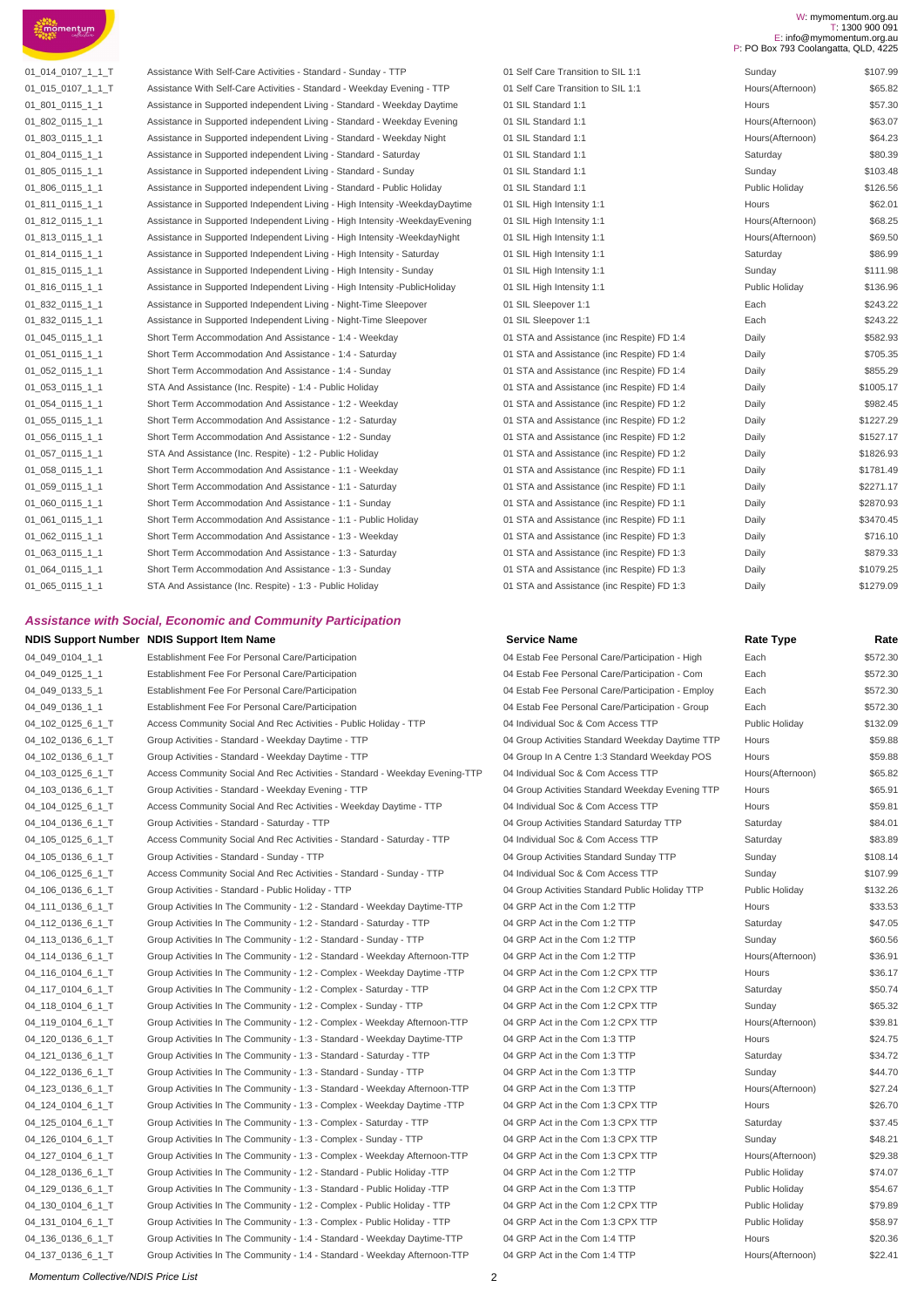

04\_138\_0136\_6\_1\_T Group Activities In The Community - 1:4 - Standard - Saturday - TTP 04 GRP Act in the Com 1:4 TTP Saturday \$28.56 04 139 0136 6 1 T Group Activities In The Community - 1:4 - Standard - Sunday - TTP 04 GRP Act in the Com 1:4 TTP 04\_140\_0136\_6\_1\_T Group Activities In The Community - 1:4 - Standard - Public Holiday -TTP 04 GRP Act in the Com 1:4 TTP 04\_141\_0136\_6\_1\_T Group Activities In The Community - 1:5 - Standard - Weekday Daytime-TTP 04 GRP Act in the Com 1:5 TTP 04\_142\_0136\_6\_1\_T Group Activities In The Community - 1:5 - Standard - Weekday Afternoon-TTP 04 GRP Act in the Com 1:5 TTP 04 143 0136 6 1 T Group Activities In The Community - 1:5 - Standard - Saturday - TTP 04 GRP Act in the Com 1:5 TTP 04 144 0136 6 1 T Group Activities In The Community - 1:5 - Standard - Sunday - TTP 04 GRP Act in the Com 1:5 TTP 04\_145\_0136\_6\_1\_T Group Activities In The Community - 1:5 - Standard - Public Holiday -TTP 04 GRP Act in the Com 1:5 TTP 04\_146\_0104\_6\_1\_T Group Activities In The Community - 1:4 - Complex - Weekday Daytime -TTP 04 GRP Act in the Com 1:4 CPX TTP 04\_147\_0104\_6\_1\_T Group Activities In The Community - 1:4 - Complex - Weekday Afternoon-TTP 04 GRP Act in the Com 1:4 CPX TTP 04 148 0104 6 1 T Group Activities In The Community - 1:4 - Complex - Saturday - TTP 04 GRP Act in the Com 1:4 CPX TTP 04 149 0104 6 1 T Group Activities In The Community - 1:4 - Complex - Sunday - TTP 04 GRP Act in the Com 1:4 CPX TTP 04 150 0104 6 1 T Group Activities In The Community - 1:4 - Complex - Public Holiday - TTP 04 GRP Act in the Com 1:4 CPX TTP 04 151 0104 6 1 T Group Activities In The Community - 1:5 - Complex - Weekday Daytime -TTP 04 GRP Act in the Com 1:5 CPX TTP 04\_152\_0104\_6\_1\_T Group Activities In The Community - 1:5 - Complex - Weekday Afternoon-TTP 04 GRP Act in the Com 1:5 CPX TTP 04 153\_0104\_6\_1\_T Group Activities In The Community - 1:5 - Complex - Saturday - TTP 04 GRP Act in the Com 1:5 CPX TTP 04 154 0104 6 1 T Group Activities In The Community - 1:5 - Complex - Sunday - TTP 04 GRP Act in the Com 1:5 CPX TTP 04 155 0104 6 1 T Group Activities In The Community - 1:5 - Complex - Public Holiday - TTP 04 GRP Act in the Com 1:5 CPX TTP 04\_160\_0136\_6\_1\_T Group Activities In A Centre - 1:1 - Standard - Weekday Daytime - TTP 04 GRP Act in a Centre 1:1 TTP 04 161 0136 6 1 T Group Activities In A Centre - 1:1 - Standard - Weekday Afternoon - TTP 04 GRP Act in a Centre 1:1 TTP 04\_162\_0136\_6\_1\_T Group Activities In A Centre - 1:1 - Standard - Saturday - TTP 04 GRP Act in a Centre 1:1 TTP 04 163 0136 6 1 T Group Activities In A Centre - 1:1 - Standard - Sunday - TTP 04 GRP Act in a Centre 1:1 TTP 04 164 0136 6 1 T Group Activities In A Centre - 1:1 - Standard - Public Holiday - TTP 04 GRP Act in a Centre 1:1 TTP 04\_165\_0136\_6\_1\_T Group Activities In A Centre - 1:2 - Standard - Weekday Daytime - TTP 04 GRP Act in a Centre 1:2 TTP 04 166 0136 6 1 T Group Activities In A Centre - 1:2 - Standard - Weekday Afternoon - TTP 04 GRP Act in a Centre 1:2 TTP 04\_167\_0136\_6\_1\_T Group Activities In A Centre - 1:2 - Standard - Saturday - TTP 04 GRP Act in a Centre 1:2 TTP 04\_168\_0136\_6\_1\_T Group Activities In A Centre - 1:2 - Standard - Sunday - TTP 04 GRP Act in a Centre 1:2 TTP 04 169 0136 6 1 T Group Activities In A Centre - 1:2 - Standard - Public Holiday - TTP 04 GRP Act in a Centre 1:2 TTP 04\_170\_0136\_6\_1\_T Group Activities In A Centre - 1:3 - Standard - Weekday Daytime - TTP 04 GRP Act in a Centre 1:3 TTP 04\_171\_0136\_6\_1\_T Group Activities In A Centre - 1:3 - Standard - Weekday Afternoon - TTP 04 GRP Act in a Centre 1:3 TTP 04\_172\_0136\_6\_1\_T Group Activities In A Centre - 1:3 - Standard - Saturday - TTP 04 GRP Act in a Centre 1:3 TTP 04 173 0136 6 1 T Group Activities In A Centre - 1:3 - Standard - Sunday - TTP 04 GRP Act in a Centre 1:3 TTP 04 174 0136 6 1 T Group Activities In A Centre - 1:3 - Standard - Public Holiday - TTP 04 GRP Act in a Centre 1:3 TTP 04\_175\_0136\_6\_1\_T Group Activities In A Centre - 1:4 - Standard - Weekday Daytime - TTP 04 GRP Act in a Centre 1:4 TTP 04\_176\_0136\_6\_1\_T Group Activities In A Centre - 1:4 - Standard - Weekday Afternoon - TTP 04 GRP Act in a Centre 1:4 TTP 04\_177\_0136\_6\_1\_T Group Activities In A Centre - 1:4 - Standard - Saturday - TTP 04 GRP Act in a Centre 1:4 TTP 04\_178\_0136\_6\_1\_T Group Activities In A Centre - 1:4 - Standard - Sunday - TTP  $\qquad 04$  GRP Act in a Centre 1:4 TTP 04\_179\_0136\_6\_1\_T Group Activities In A Centre - 1:4 - Standard - Public Holiday - TTP 04 GRP Act in a Centre 1:4 TTP Public Holiday \$47.14 04 180 0136 6 1 T Group Activities In A Centre - 1:5 - Standard - Weekday Daytime - TTP 04 GRP Act in a Centre 1:5 TTP 04\_181\_0136\_6\_1\_T Group Activities In A Centre - 1:5 - Standard - Weekday Afternoon - TTP 04 GRP Act in a Centre 1:5 TTP 04\_182\_0136\_6\_1\_T Group Activities In A Centre - 1:5 - Standard - Saturday - TTP 04 GRP Act in a Centre 1:5 TTP 04\_183\_0136\_6\_1\_T Group Activities In A Centre - 1:5 - Standard - Sunday - TTP 04 GRP Act in a Centre 1:5 TTP 04\_184\_0136\_6\_1\_T Group Activities In A Centre - 1:5 - Standard - Public Holiday - TTP 04 GRP Act in a Centre 1:5 TTP 04\_185\_0104\_6\_1\_T Group Activities In A Centre - 1:1 - Complex - Weekday Daytime - TTP 04 GRP Act in a Centre 1:1 CPX TTP 04\_186\_0104\_6\_1\_T Group Activities In A Centre - 1:1 - Complex - Weekday Afternoon - TTP 04 GRP Act in a Centre 1:1 CPX TTP 04\_187\_0104\_6\_1\_T Group Activities In A Centre - 1:1 - Complex - Saturday - TTP 04 GRP Act in a Centre 1:1 CPX TTP 04\_188\_0104\_6\_1\_T Group Activities In A Centre - 1:1 - Complex - Sunday - TTP 04 GRP Act in a Centre 1:1 CPX TTP 04 189 0104 6 1 T Group Activities In A Centre - 1:1 - Complex - Public Holiday - TTP 04 GRP Act in a Centre 1:1 CPX TTP 04\_190\_0104\_6\_1\_T Group Activities In A Centre - 1:2 - Complex - Weekday Daytime - TTP 04 GRP Act in a Centre 1:2 CPX TTP 04 191 0104 6 1 T Group Activities In A Centre - 1:2 - Complex - Weekday Afternoon - TTP 04 GRP Act in a Centre 1:2 CPX TTP 04\_192\_0104\_6\_1\_T Group Activities In A Centre - 1:2 - Complex - Saturday - TTP 04 GRP Act in a Centre 1:2 CPX TTP 04\_193\_0104\_6\_1\_T Group Activities In A Centre - 1:2 - Complex - Sunday - TTP 04 GRP Act in a Centre 1:2 CPX TTP 04 194 0104 6 1 T Group Activities In A Centre - 1:2 - Complex - Public Holiday - TTP 04 GRP Act in a Centre 1:2 CPX TTP 04 195 0104 6 1 T Group Activities In A Centre - 1:3 - Complex - Weekday Daytime - TTP 04 GRP Act in a Centre 1:3 CPX TTP 04 196 0104 6 1 T Group Activities In A Centre - 1:3 - Complex - Weekday Afternoon - TTP 04 GRP Act in a Centre 1:3 CPX TTP 04\_197\_0104\_6\_1\_T Group Activities In A Centre - 1:3 - Complex - Saturday - TTP 04 GRP Act in a Centre 1:3 CPX TTP 04\_198\_0104\_6\_1\_T Group Activities In A Centre - 1:3 - Complex - Sunday - TTP 04 GRP Act in a Centre 1:3 CPX TTP 04\_199\_0104\_6\_1\_T Group Activities In A Centre - 1:3 - Complex - Public Holiday - TTP 04 GRP Act in a Centre 1:3 CPX TTP 04 200\_0104\_6\_1\_T Group Activities In A Centre - 1:4 - Complex - Weekday Daytime - TTP 04 GRP Act in a Centre 1:4 CPX TTP 04 201 0104 6 1 T Group Activities In A Centre - 1:4 - Complex - Weekday Afternoon - TTP 04 GRP Act in a Centre 1:4 CPX TTP 04\_202\_0104\_6\_1\_T Group Activities In A Centre - 1:4 - Complex - Saturday - TTP 04 GRP Act in a Centre 1:4 CPX TTP 04 203 0104 6 1 T Group Activities In A Centre - 1:4 - Complex - Sunday - TTP 04 GRP Act in a Centre 1:4 CPX TTP 04\_204\_0104\_6\_1\_T Group Activities In A Centre - 1:4 - Complex - Public Holiday - TTP 04 GRP Act in a Centre 1:4 CPX TTP 04\_205\_0104\_6\_1\_T Group Activities In A Centre - 1:5 - Complex - Weekday Daytime - TTP 04 GRP Act in a Centre 1:5 CPX TTP 04 206 0104 6 1 T Group Activities In A Centre - 1:5 - Complex - Weekday Afternoon - TTP 04 GRP Act in a Centre 1:5 CPX TTP 04 207\_0104\_6\_1\_T Group Activities In A Centre - 1:5 - Complex - Saturday - TTP 04 GRP Act in a Centre 1:5 CPX TTP 04 208 0104 6 1 T Group Activities In A Centre - 1:5 - Complex - Sunday - TTP 04 GRP Act in a Centre 1:5 CPX TTP 04\_209\_0104\_6\_1\_T Group Activities In A Centre - 1:5 - Complex - Public Holiday - TTP 04 GRP Act in a Centre 1:5 CPX TTP 04\_300\_0104\_1\_1\_T Access Community Social And Rec Activities - Level 1 - Weekday Daytime-TTP 04 Individual Soc & Com Access Level 1 TTP 04 301\_0104\_1\_1\_T Access Community Social And Rec Activities - Level 1 - Weekday Evening-TTP 04 Individual Soc & Com Access Level 1 TTP 04\_302\_0104\_1\_1\_T Access Community Social And Rec Activities - Level 1 - Saturday - TTP 04 Individual Soc & Com Access Level 1 TTP

04 303 0104 1 1 T Access Community Social And Rec Activities - Level 1 - Sunday - TTP 04 Individual Soc & Com Access Level 1 TTP Sunday \$107.99

#### W: mymomentum.org.au T: 1300 900 091 E: info@mymomentum.org.au P: PO Box 793 Coolangatta, QLD, 4225

| Jalul ua j              | ש⊂∪.∪           |
|-------------------------|-----------------|
| <b>Sunday</b>           | \$36.77         |
| Public Holiday          | \$44.97         |
| lours                   | \$17.72         |
| lours(Afternoon)        | \$19.51         |
| Saturday                | \$24.87         |
|                         |                 |
| Sunday                  | \$32.01         |
| ublic Holiday           | \$39.15         |
| lours                   | \$21.96         |
| lours(Afternoon)        | \$24.17         |
| Saturday                | \$30.81         |
| Sunday                  | \$39.66         |
| ublic Holiday           | \$48.50         |
| lours                   | \$19.12         |
|                         |                 |
| lours(Afternoon)        | \$21.04         |
| Saturday                | \$26.82         |
| Sunday                  | \$34.53         |
| ublic Holiday           | \$42.23         |
| lours                   | \$62.05         |
| <b>lours(Afternoon)</b> | \$68.08         |
| Saturday                | \$86.18         |
| <b>Sunday</b>           | \$110.31        |
|                         |                 |
| ublic Holiday           | \$134.43        |
| lours                   | \$35.70         |
| Iours(Afternoon)        | \$39.08         |
| Saturday                | \$49.22         |
| Sunday                  | \$62.73         |
| ublic Holiday           | \$76.24         |
| lours                   | \$26.92         |
| Iours(Afternoon)        | \$29.41         |
|                         |                 |
| Saturday                | \$36.89         |
| Sunday                  | \$46.87         |
| ublic Holiday           | \$56.84         |
| lours                   | \$22.53         |
| lours(Afternoon)        | \$24.58         |
| Saturday                | \$30.73         |
| Sunday                  | \$38.94         |
| ublic Holiday           | \$47.14         |
| lours                   | \$19.89         |
| lours(Afternoon)        | \$21.68         |
| Saturday                | \$27.04         |
| <b>Sunday</b>           | \$34.18         |
| ublic Holiday           | \$41.32         |
|                         |                 |
| lours                   | \$66.76         |
| lours(Afternoon)        | \$73.26         |
| Saturday                | \$92.78         |
| <b>Sunday</b>           | \$118.81        |
| Public Holiday          | \$144.83        |
| lours                   | \$38.34         |
| Iours(Afternoon)        | \$41.98         |
| Saturday                | \$52.91         |
| Sunday                  | \$67.49         |
|                         |                 |
| ublic Holiday           | \$82.06         |
| lours                   | \$28.87         |
| Iours(Afternoon)        | \$31.55         |
| Saturday                | \$39.62         |
| Sunday                  | \$50.38         |
| ublic Holiday           | \$61.14         |
| lours                   | \$24.13         |
| Iours(Afternoon)        | \$26.34         |
|                         |                 |
| Saturday                | \$32.98         |
| Sunday                  | \$41.83         |
| ublic Holiday           | \$50.67         |
| lours                   | \$21.29         |
| lours(Afternoon)        | \$23.21         |
| Saturday                | \$28.99         |
| Sunday                  | \$36.70         |
| ublic Holiday           | \$44.40         |
| lours                   | \$59.81         |
| lours(Afternoon)        | \$65.82         |
| Saturday                | \$83.89         |
| $l$ nday                | <b>\$107.90</b> |
|                         |                 |